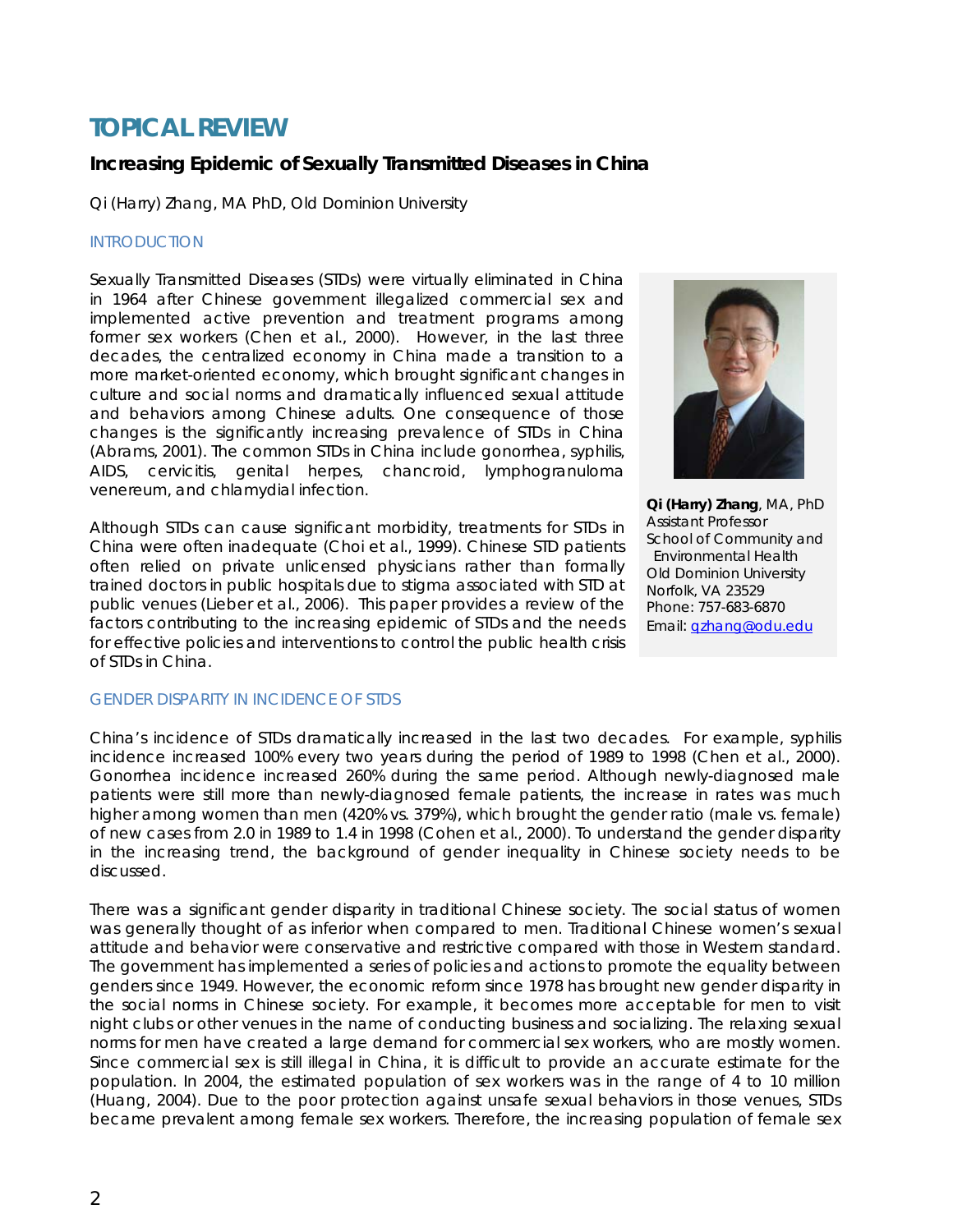workers contributed to the increasing rate in STDs incidence. Studies suggest that extramarital sex also becomes more wide spread in China (Cohen et al., 2000). However, a recent study suggests that the median number of lifetime sex partners for Chinese women was one and 88.7% of Chinese woman had only one sex partner for their lifetime (Zhang et al., 2009).

## SOCIOECONOMIC DISPARITY IN STDS

In Western countries, STDs are usually called as a disease of poverty, since STDs patients were concentrated in neighborhood with low income and low education. However, the likelihood of having STDs is positively related with socioeconomic status (SES) in China, since the majority of highrisk sexual behaviors occurred in commercial sex venues and only men with higher socioeconomic status (SES) have access to those venues. Moreover, Chinese men with higher SES are more likely to afford stable sexual behaviors with multiple partners. A study of the current population in China disclosed that among men who had unprotected sex with commercial sex workers, prevalence of Chlamydia among men with high income was 14 times greater than that among men with low income (Parish et al., 2003). Interestingly, the same study suggests that women who have a high income husband were 3 times more likely to have Chlamydia than women having a low-income husband. The finding suggests that high income men got infected with STDs while having sex with commercial sex workers and transmitted to their spouse later.

There is one social movement that might change the positive relationship between SES and STDs in China. One of the engines for Chinese economic development is the low-cost human capital that flows from less developed areas to developed areas. In 2006, approximately 131 million migrant workers moved from rural areas to urban areas for employment (State Council, 2006). Majority of those migrant workers were sexually active young men. Due to the long working hours and semimilitary management in workplaces, it is difficult for them to develop healthy sexual relationship. Instead, they are looking for fast relationship with low cost. To meet the increasing demand from those migrant workers, more fast-food style sex venues were set up around factories and those venues charged lower fees with the economies of scale. Both the customers and the sex workers in those venues are less educated and less protected due to the cost constraint. Potentially they can be the time bomb of STDs in China in the new era with more and more factories rely on migrant workers for production (Yang, 2005).

#### PROGRESS AND CHALLENGS TO PREVENT AND CONTAIN STDS IN CHINA

For a long time, systematic prevention and interventions of STDS were missing in China, partially due to the government neglecting the fact that STDs have returned to China after almost twenty years. Due to the increasing severity of health outcomes associated with STDs, especially HIV, Chinese government has started to take more pragmatic approaches to actively prevent and contain STDs.

As early as in 1990, the Chinese Ministry of Education has implemented the basic requirement for sexual morality in health education. In 2004, the State Council ordered all levels of local government to "integrate HIV/AIDS into the routine government agenda…., which is a priority linked to the interest and benefit of China and its people" (State Council, 2004). Although commercial sex activities are still illegal in China, local governments adopted more practical interventions in those venues, such as distributing condoms, regularly screening sex workers, and educating sex workers about protection against unsafe sex.

The focus in the movement is to promote condom use in China. In 2002, the Ministry of Health reclassified the condoms from "sexual commodity" to "medical device". The Chinese name of condoms also changed from "birth planning sheath" to "safety sheath". Local governments adopted more targeted distributions among high-risk areas, such as night clubs, salons, college campus, and hotels. Vending machines of condoms were set up in those venues and free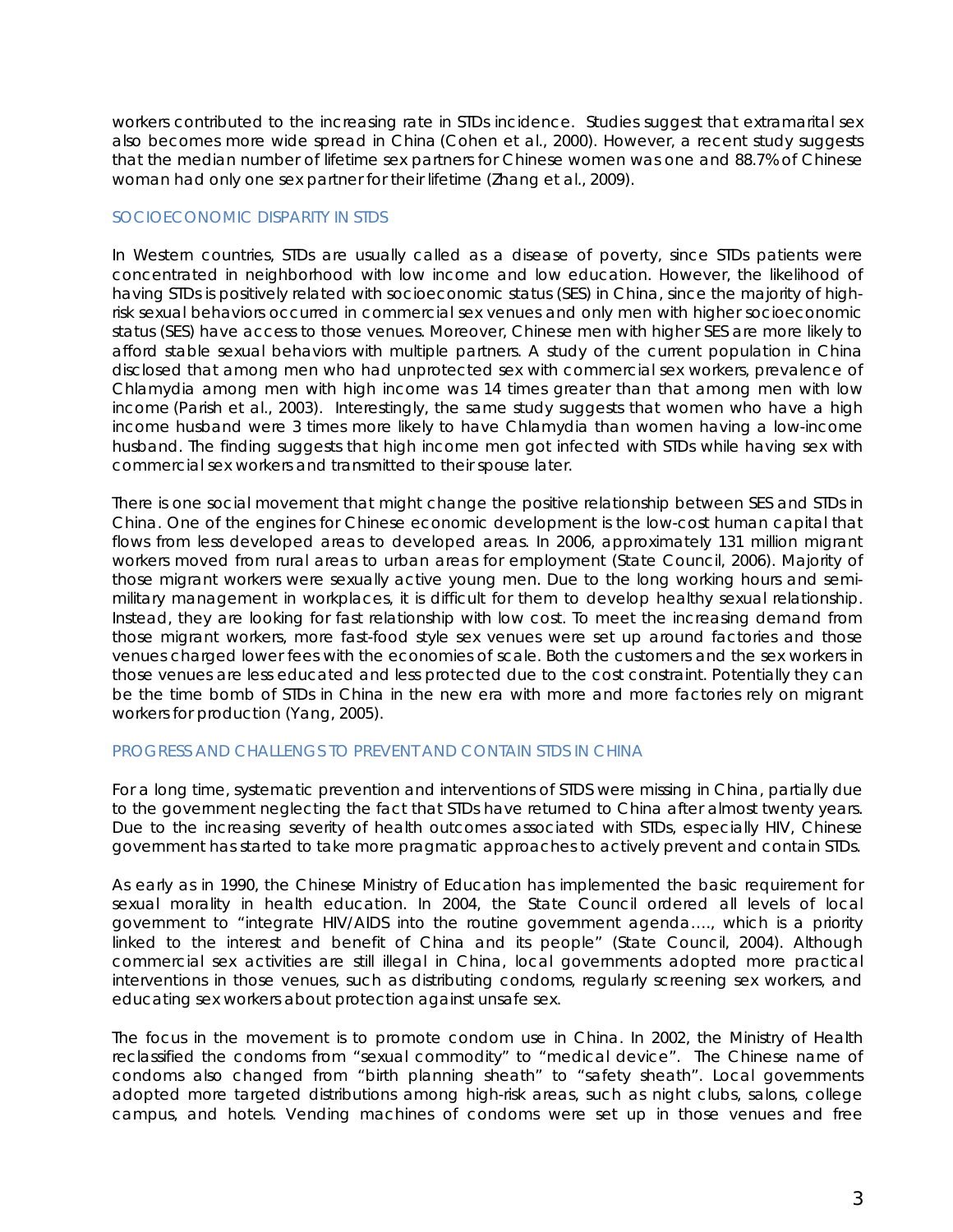condoms are more frequently distributed to those groups. All those actions promoted the positive experience of using condoms in sex, which is a cost-effective way to reduce transmission of STDs.

Although China has invested significant resources and made steady progress in STDs containment, there are a few challenges to be addressed.

Education is the primary challenge to prevent STDs. In the regular school system, sex education has very limited hours in middle schools and become optional in college. Therefore, most of the sex education obtained was from non-school environment, such as private conversations or the Internet, which may not correctly present the information about sexual attitude or sexual behavior. Lack of knowledge about sex has been a significant risk factor for STD infection and prevented right treatment (Zhang et al., 2009). Targeted sex education among sex workers is only pilot-tested in some developed cities and in some upscale venues. However, those sex venues serving migrant workers may not be covered by the existing sex education. A more systematic approach to cover all sexually active populations needs to be adopted.

Legalization of sex industry is always a controversial topic in any society, including China. Sex industry is still treated as "underground" in mainstream media and social norms. However, the booming sex industry in the last three decades presents huge business interests for stakeholders, including related organizations and agencies. Therefore, the current practice is to illegalize it on papers while regulating it as other entertainment business. This reflects a compromise between different parties in the society and the balance is difficult to maintain. The dilemma between legalization and illegalization may take long time to be resolved and may be motivated by another social movement in China.

It is still a long way to go for the society to reduce the stigma associated with STDs, STD patients, and their treatments. Patients with STD can be discriminated by their family members, friends, and employers, which push them to seek unlicensed care or self-care. For example, Zhang et al. (2009) found that college-educated Chinese women with STD symptoms were more likely to seek private, unlicensed care than those STD-symptomatic women with less education. Although collegeeducated women were more likely to have better knowledge about sex, stigma and fear of social pressure prevent them from seeking right treatment once the STD symptoms developed. The society should not encourage extramarital sex or promote commercial sex consumptions, but neither should it discriminate STDs patients.

#### **CONCLUSIONS**

China has become the second largest economy while being the most populated in the world. The public health crisis of STDs in China not only directly hit the Chinese, but the shock can be felt at every corner of the world. The increasing incidence of STDs and growing STD patient populations requires more thorough and open research, which will lead to more effective public health policy and interventions in China.